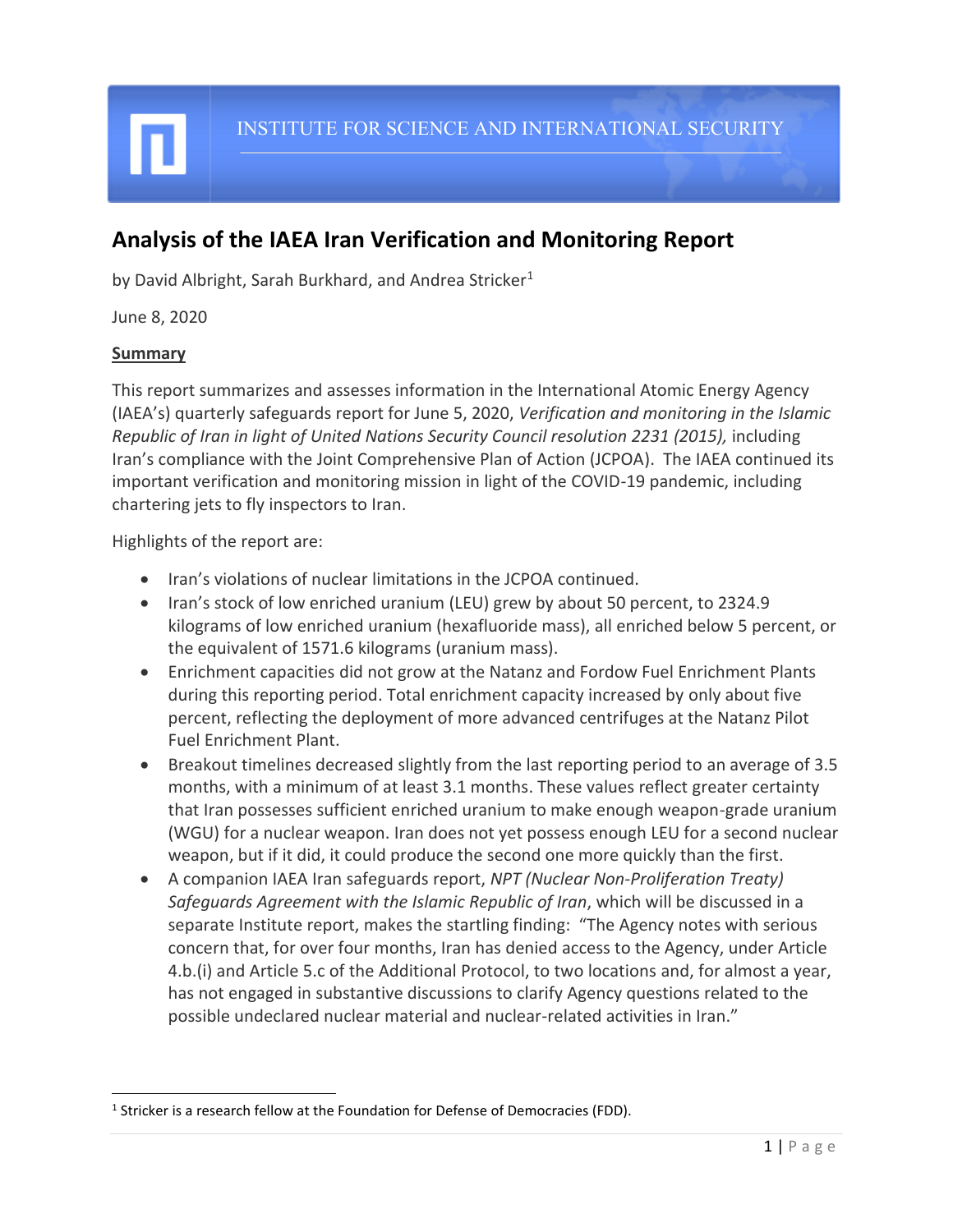## **Part 1: Low Enriched Uranium Stocks**

The IAEA reports that Iran has continued to exceed the JCPOA's cap of 300 kilograms (kg) of low enriched uranium (hexafluoride mass), or 202.8 kg (uranium mass). On July 1, 2019, the IAEA first reported that Iran had surpassed the JCPOA's LEU stock limit by enriching 205.0 kg of LEU (uranium mass).<sup>2</sup> Iran also continued to enrich to 4.5 percent, in violation of the JCPOA's 3.67 percent enrichment limit. The IAEA first stated on July 8, 2019 that Iran was enriching up to a level of 4.5 percent.<sup>3</sup>

On May 20, 2020, the IAEA's most recent verification date, Iran possessed a total stockpile of about 2324.9 kg of low enriched uranium (hexafluoride mass), all enriched below 5 percent, or the equivalent of 1571.6 kg (uranium mass). Iran added 550.7 kg (uranium mass) to its low enriched uranium stockpile during the reporting period. As seen in Table 1, of the 1571.6 kg quantity, Iran has a stock of 873.4 kg of LEU (uranium mass) enriched above 2 percent and up to 4.5 percent, and 483.1 kg of LEU (uranium mass), enriched up to 2 percent, all in the form of uranium hexafluoride (UF6), enriched in advanced centrifuges at the Natanz Pilot Fuel Enrichment Plant (PFEP). The remainder, 215.1 kg LEU (uranium mass), is uranium enriched up to 3.67 percent before July 8, 2019. In terms of uranium hexafluoride mass, Iran possessed 1292.0 kg of up to 4.5 percent but greater than 2 percent enriched uranium, 714.6 kg of uranium enriched up to 2 percent, and 318.2 kg of uranium enriched to about 3.5 percent and produced before July 8, 2019.

Not all of the LEU enriched between 2 and 4.5 percent was produced at the Natanz and Fordow Fuel Enrichment Plants; an unstated amount was produced in advanced centrifuges at the Pilot Fuel Enrichment Plant at Natanz.

In Table 1 below, a stockpile comparison from May 2019 to May 2020 shows how Iran has increased its production of LEU throughout the year, as measured only in uranium mass. The net increase in the total stock of LEU in Iran from May 20, 2019 to May 20, 2020, was 1397.5 kilograms LEU (uranium mass), at an overall average rate of about 108.7 kilograms (uranium mass) per month. Alternatively, these values convert to 2067.3 kg LEU (hexafluoride mass), or an average of about 160.8 kg LEU (hexafluoride mass) per month.

During this reporting period, covering February 2020 to May 2020, the average production rate was about 181.4 kg per month of enriched uranium (uranium mass) and 268.3 kg per month of enriched uranium (hexafluoride mass). Average monthly production of enriched uranium is only slightly up from the last reporting period, where it was 179.6 kg per month.

Ignoring the LEU enriched less than 2 percent, the monthly rate of production during this reporting period is 111 kg per month (uranium mass) or 164 kg per month (uranium

<sup>2</sup> IAEA Director General, *Verification and monitoring in the Islamic Republic of Iran in light of United Nations Security Council resolution 2231 (2015)*, GOV/INF/2019/8, July 1, 2019, [https://isis-online.org/uploads/iaea](https://isis-online.org/uploads/iaea-reports/documents/IAEA_Iran_report_1Jul2019.pdf)[reports/documents/IAEA\\_Iran\\_report\\_1Jul2019.pdf](https://isis-online.org/uploads/iaea-reports/documents/IAEA_Iran_report_1Jul2019.pdf)

<sup>3</sup> IAEA Director General, *Verification and monitoring in the Islamic Republic of Iran in light of United Nations Security Council resolution 2231 (2015),* GOV/INF/2019/9, July 8, 2019, [https://isis-online.org/uploads/iaea](https://isis-online.org/uploads/iaea-reports/documents/IAEA_Iran_report_8Jul2019.pdf)[reports/documents/IAEA\\_Iran\\_report\\_8Jul2019.pdf](https://isis-online.org/uploads/iaea-reports/documents/IAEA_Iran_report_8Jul2019.pdf)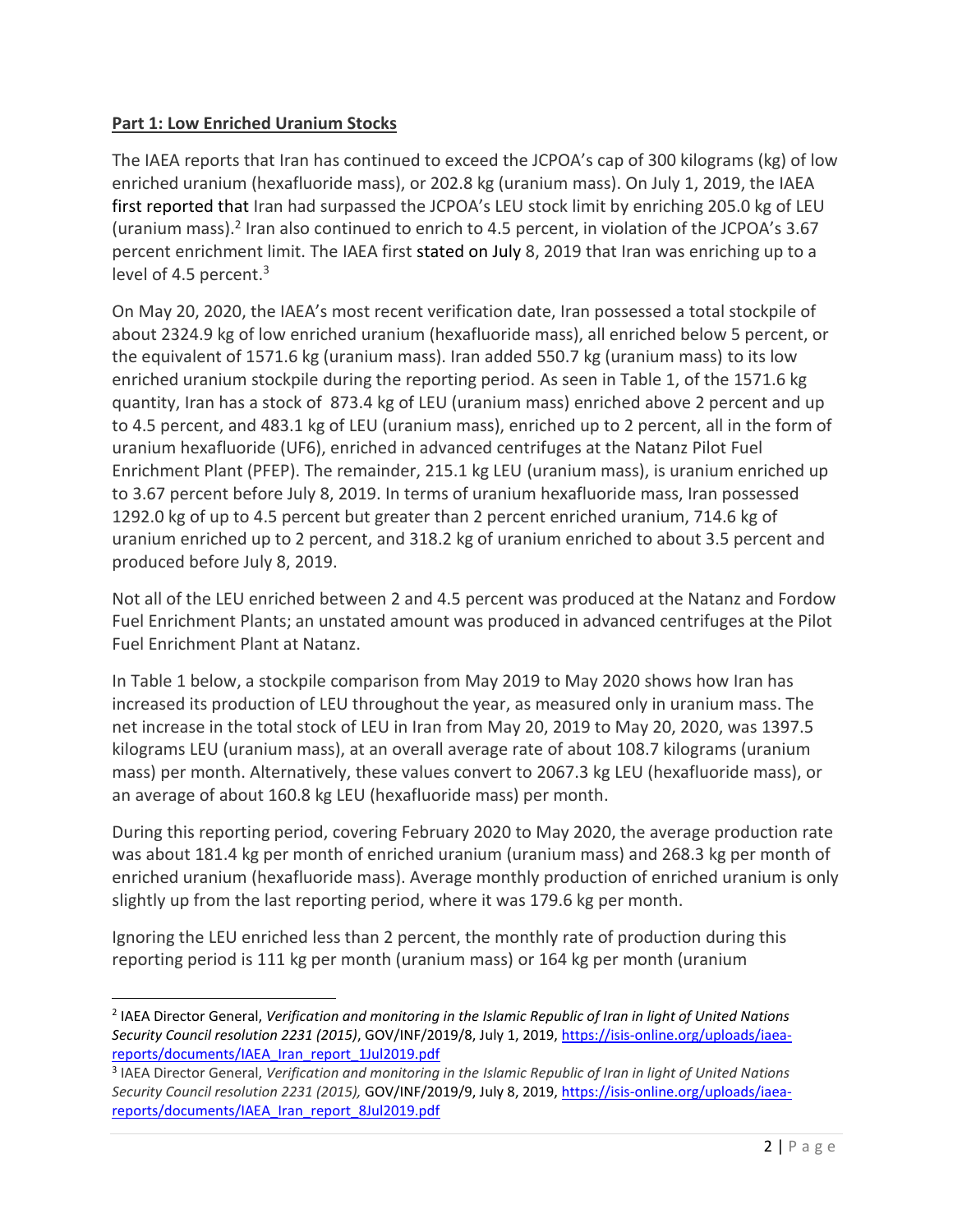hexafluoride mass). As discussed above, a fraction of this LEU was produced in advanced centrifuges at the pilot plant.

|                                                        | <b>May 2019</b> | August 2019 | November 2019 | February 2020 | <b>May 2020</b> |
|--------------------------------------------------------|-----------------|-------------|---------------|---------------|-----------------|
| <b>Chemical Form</b>                                   |                 |             |               |               |                 |
| UF6 (kg)                                               | 153.2           | 218.9       | 349.9         | 996.5         | 1546.7          |
| Uranium oxides and their<br>intermediate products (kg) | 10.4            | 11.1        | 10.4          | 9.7           | 9.7             |
| Uranium in fuel assemblies<br>and rods (kg)            | 4.3             | 4.6         | 4.6           | 7.7           | 7.7             |
| Uranium in liquid and solid<br>scrap (kg)              | 6.2             | 7.0         | 7.4           | 7             | 7.5             |
| <b>Enrichment Level Subtotals</b>                      |                 |             |               |               |                 |
| Uranium enriched to 3.67<br>percent (kg)**             | 174.1           | 216.5       | 212.6         | 214.6         | 215.1           |
| Uranium enriched up to 4.5<br>percent (kg) but >2%     | 0.0             | 25.1        | 129.2         | 537.8         | 873.4           |
| Uranium enriched up to 2<br>percent (kg)               | 0.0             | 0.0         | 30.5          | 268.5         | 483.1           |
| <b>Totals of Enriched Uranium,</b><br><5% (kg)         | 174.1           | 241.6       | 372.3         | 1020.9        | 1571.6          |

Table 1. Enriched Uranium Quantities, less than 5 % enriched, all quantities in uranium mass\*

\*These totals do not include undisclosed stocks of enriched uranium exempted by the Joint Commission. \*\*This value has shifted slightly in the last few IAEA quarterly reports. In the two most recent reports, the IAEA attributes the difference to further processing of some of it. The reason for the discrepancy from August to November 2019 was not explained.

#### **Part 2: Enrichment capacity**

#### **IR-1 Centrifuge Deployments at Natanz Fuel Enrichment Plant (FEP)**

At the Natanz Fuel Enrichment Plant, the IAEA reported that Iran operated no more than 5060 IR-1 centrifuges in 30 cascades. Iran withdrew 96 IR-1 centrifuges from storage to replace broken ones in these cascades. During the previous reporting period, it withdrew 92 IR-1 centrifuges, and during the prior one, it withdrew 48 IR-1 centrifuges.

#### **Fordow Fuel Enrichment Plant (FFEP)**

The IAEA reported that since January 22, 2020, the Fordow plant was enriching uranium in six cascades, containing 1044 IR-1 centrifuges, in one wing of the plant, called Unit 2. An additional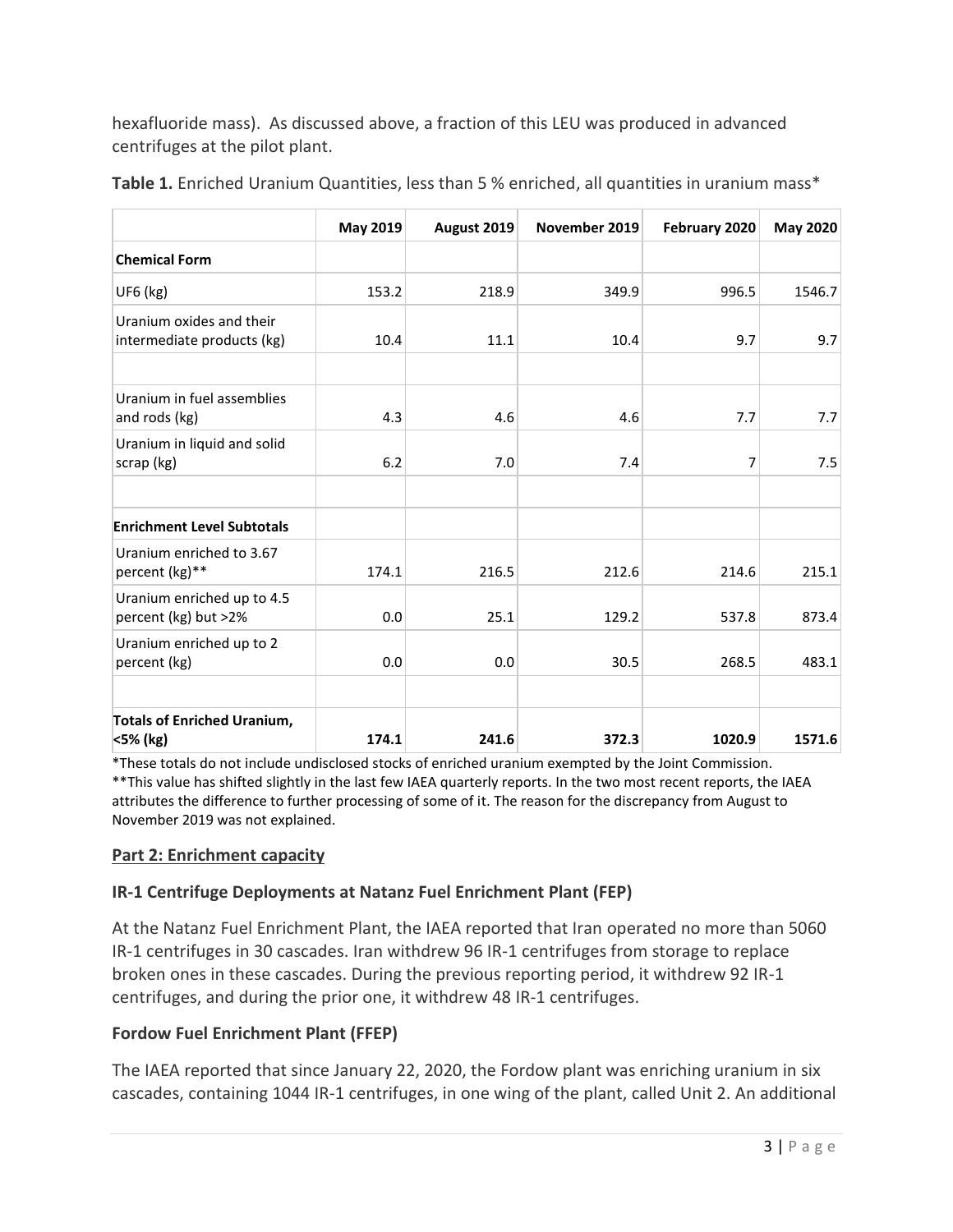13 IR-1 centrifuges were installed in Unit 2, all of them involved in initial research and development activities related to stable isotope production. In total, as of late May 2020, 1057 IR-1 centrifuges were installed in Unit 2 of the FFEP.

## **Advanced Centrifuges**

Iran continued to take steps during the IAEA reporting period to violate the JCPOA's limitations on advanced centrifuges. The following summarizes the deployment of advanced centrifuges in the six lines at the Natanz Pilot Fuel Enrichment Plant, or PFEP, their enrichment status, and their enrichment capacity, if known, as of the last reporting period.

Iran was no longer remixing the product and tails (waste), but collecting it separately, meaning that Iran accumulated enriched uranium at the PFEP. As of May 20, 2020, 483.1 kilograms (uranium mass) of uranium enriched up to two percent had been collected from lines 2 and 3 of the six lines at the PFEP. The IAEA does not provide the average enrichment of this material, although it can be safely assumed that it varies from just above natural uranium (0.71% uranium 235) up to 2% uranium 235. (This average value matters because the amount of separative work to make, for example, a quantity of two percent enriched uranium, is several times the amount needed to make that same quantity of one percent enriched uranium.) The IAEA did not reveal how much enriched uranium was collected in lines 4, 5, and 6 of the PFEP.

Lines 2 and 3 contained a variety of centrifuge types and numbers, many accumulating enriched uranium. The following is a summary, as of the end of the last reporting period, of all the centrifuges installed in lines 2 and 3, or about 90 in total, that were accumulating enriched uranium (so far about 483.1 kg, as mentioned above):

- 1. Up to 20 IR-4 centrifuges in a cascade;
- 2. Up to 10 IR-5 centrifuges in a cascade;
- 3. Up to 30 IR-6 centrifuges, in a centrifuge cascade of 10 IR-6 centrifuges and another of 20 IR-6 centrifuges;
- 4. Up to 20 IR-6s centrifuges; and
- 5. Up to 10 IR-s centrifuges.

According to the IAEA report, as of June 1, Iran was testing the following single centrifuges with uranium hexafluoride in lines 2 and 3, but not accumulating enriched uranium:

- 1. one IR-2m centrifuge;
- 2. one IR-3 centrifuge;
- 3. two IR-4 centrifuges;
- 4. one IR-5 centrifuge;
- 5. three IR-6 centrifuges;
- 6. one IR-6m centrifuge;
- 7. one IR-6s centrifuges;
- 8. one IR-6sm centrifuge;
- 9. one IR-7 centrifuge;
- 10. two IR-8 centrifuges;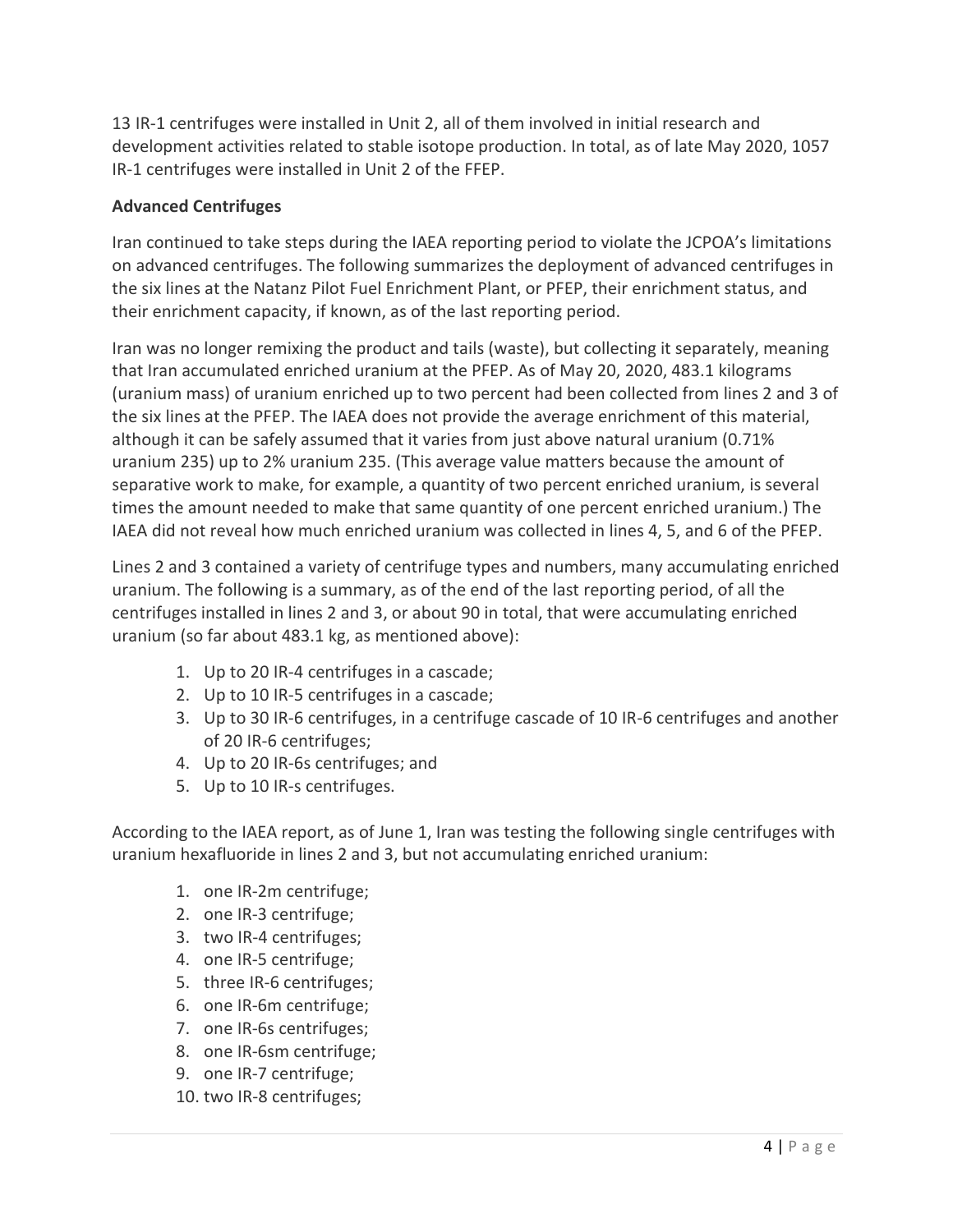11. two IR-8s centrifuges; 12. one IR-8B centrifuge; 13. two IR-s centrifuges; and 14. one IR-9 centrifuge.

Iran was also accumulating enriched uranium in lines 4, 5, and 6, in redeployed IR-2m and IR-4 centrifuge cascades (164 centrifuges each) and an IR-6 cascade (135 centrifuges). The IAEA did not specify how much enriched uranium had been produced so far, or its level of enrichment. This enriched uranium is likely included in the IAEA's aggregate, reported amount of enriched uranium enriched up to 4.5 percent.

The redeployed cascades of 164 IR-2m and IR-4 centrifuges in lines 4 and 5 of the PFEP represent Iran's most successful advanced centrifuge types. When previously operated in a production-scale cascade, each IR-2m centrifuge had an enrichment capacity of about 3.7 separative work units (SWU) per year. The total cascade thus has an estimated enrichment capacity of about 607 SWU per year. This is equivalent to about 675 IR-1 centrifuges operating in production cascades, where each IR-1 is assumed to have a capacity of 0.9 SWU per year. The IR-4 has a lower capacity than the IR-2m, estimated here as ten percent lower, or about 3.3 SWU per year per centrifuge. The production cascade would have a total output of about 540 SWU per year, or equivalent to about 600 IR-1 centrifuges. These two cascades represent a total capacity of about 1147 SWU/year, or the equivalent of about 1275 IR-1 centrifuges.

Line 6 at the PFEP held 135 IR-6 centrifuges in a single cascade (up from 72 during the last reporting period). Iran stated earlier that the line will hold 164 IR-6 centrifuges in a cascade. The IR-6 has a single machine estimated capacity of 6.8 SWU per year. No recent data are available publicly on its performance in this cascade. Assuming that the cascade value would be about 90 percent of the capacity achieved by an IR-6 operating by itself, 135 IR-6 centrifuges in cascade would have an output of about 826 SWU per year, and a cascade of 164 IR-6 would have total capacity of about 1000 SWU per year, or the equivalent of about 1115 IR-1 centrifuges.

Line 1 currently holds an inoperable cascade of IR-1 centrifuges. However, Iran reportedly announced planned modifications of line 1 that include removal of the inoperable centrifuges, apparently to clear space for upcoming R&D activities.

In addition, according to the quarterly report, Tehran was violating an additional JCPOA limitation by conducting mechanical testing of centrifuges at the Tehran Research Centre and a workshop at Natanz. According to the IAEA report, "On 27 May 2020, the Agency verified that, for periods of four to ten days, Iran had conducted mechanical testing of up to six IR-4 centrifuges simultaneously, and up to ten IR-6 centrifuges simultaneously" at these two locations.

As can be seen, Iran is developing a large number of centrifuges simultaneously, an unusual practice. The centrifuges at the PFEP include: IR-1, IR-2m, IR-3, IR-4, IR-5, IR-6, IR-6m, IR-6s, IR-6sm, IR-7, IR-8, IR-8s, IR-8B, IR-s, and IR-9. No information was provided in the IAEA report on how well these centrifuges work, their failure rates, or why so many of them are being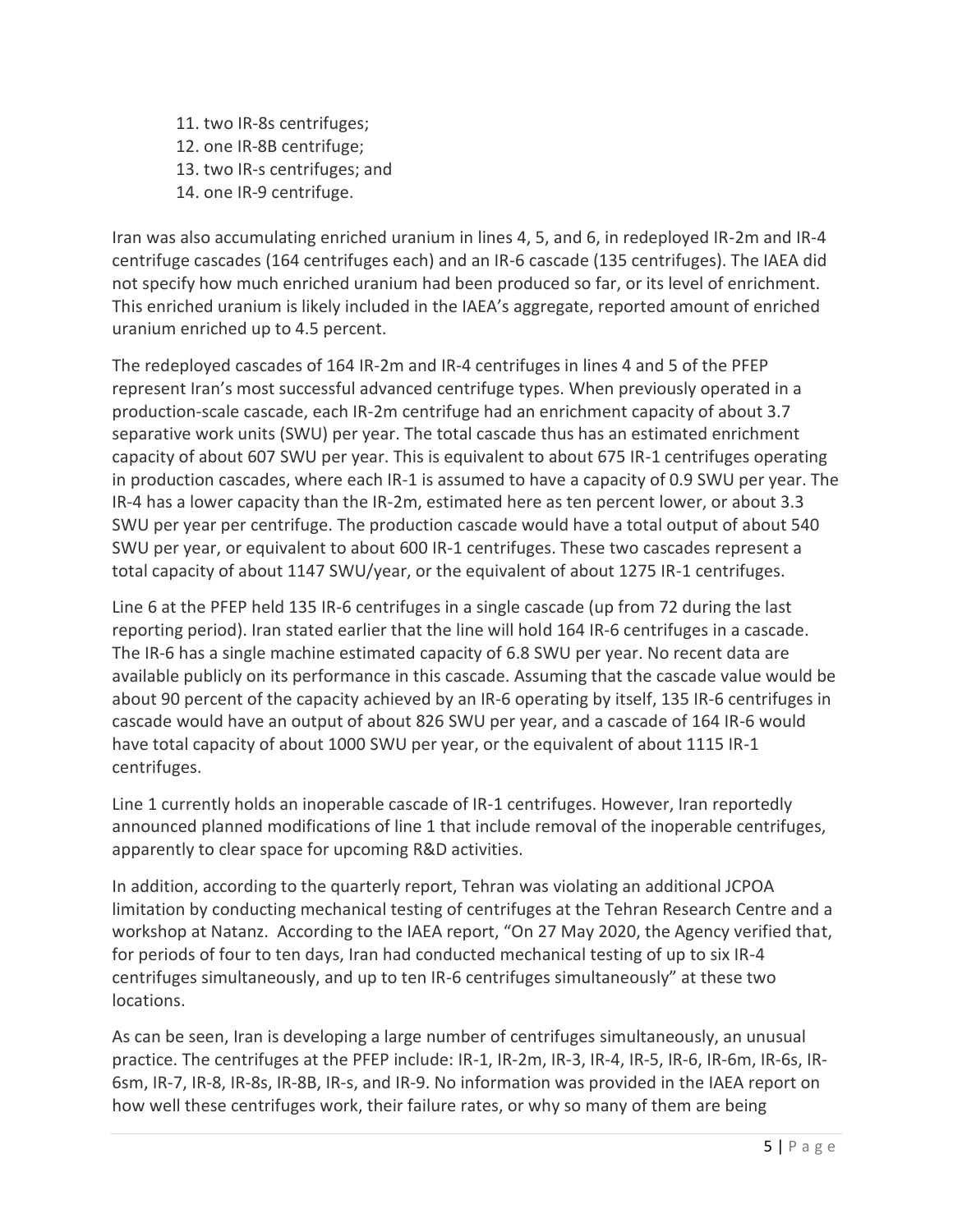developed. Typically, a centrifuge program with such characteristics is likely failing at developing a commercially viable centrifuge, although several of these centrifuges could work adequately in a nuclear weapons program, where efficiency, low failure rates, and low cost are not priorities.

Table 2 summarizes the enrichment capacity by facility. Iran's enrichment capacity has grown from an estimated 7429 swu/yr to 7835 swu/yr during this reporting period, representing a growth of about 5.5 percent.

This total enrichment capacity represents the equivalent of 8706 IR-1 centrifuges. However, as will be noted below, this entire capacity cannot be used in a breakout capacity, since many of the advanced centrifuges are not properly organized to contribute meaningfully to a breakout.

|                         | <b>Number of centrifuges</b> | <b>Enrichment capacity in</b><br>swu/yr | IR-1 equivalent |
|-------------------------|------------------------------|-----------------------------------------|-----------------|
| <b>Natanz</b>           | 5060                         | 4554                                    | 5060            |
| Fordow                  | 1044                         | 940                                     | 1044            |
| Natanz PFEP (advanced)* | 553**                        | 2342 **                                 | 2602**          |
| Lines 2&3               | See text                     |                                         |                 |
| Lines 4,5,6             | See text                     |                                         |                 |
| <b>Total</b>            | 6657                         | 7835                                    | 8706            |

**Table 2.** Number of enriching centrifuges and enrichment capacity

\*The value for lines 2 and 3 of the PFEP is a rough estimate based on the use of estimated and measured values for the separative output of these centrifuges in cascades, drawn from IAEA information. The values for lines 4, 5, and 6 of the PFEP are given in the text. All of the values used to make these estimates reflect historical enrichment output values obtained by Iran prior to the nuclear deal and do not reflect current values, which are not included in the IAEA's quarterly reports.

\*\*Twenty advanced centrifuges in lines 2 and 3 operating as single centrifuges are not included; moreover, the capacity of the ten IR-s centrifuges are not included in the enrichment capacity total due to lack of data about their enrichment output, but their contribution to the overall capacity is negligent.

#### **Part 3: Current Breakout Estimates**

The Institute's breakout calculator is used to estimate current breakout times based on Iranian LEU stocks and installed enrichment capacity, using the above values.<sup>4</sup>

<sup>4</sup> David Albright and Sarah Burkhard, "New Estimates of Iran's Breakout Capabilities at Declared Sites Using a New, Simple-to-Use Breakout Calculator," *Institute for Science and International Security,* September 3, 2019, [https://isis-online.org/isis-reports/detail/new-estimates-of-irans-breakout-capabilities-at-declared-sites-using-a](https://isis-online.org/isis-reports/detail/new-estimates-of-irans-breakout-capabilities-at-declared-sites-using-a-new/8)[new/8](https://isis-online.org/isis-reports/detail/new-estimates-of-irans-breakout-capabilities-at-declared-sites-using-a-new/8)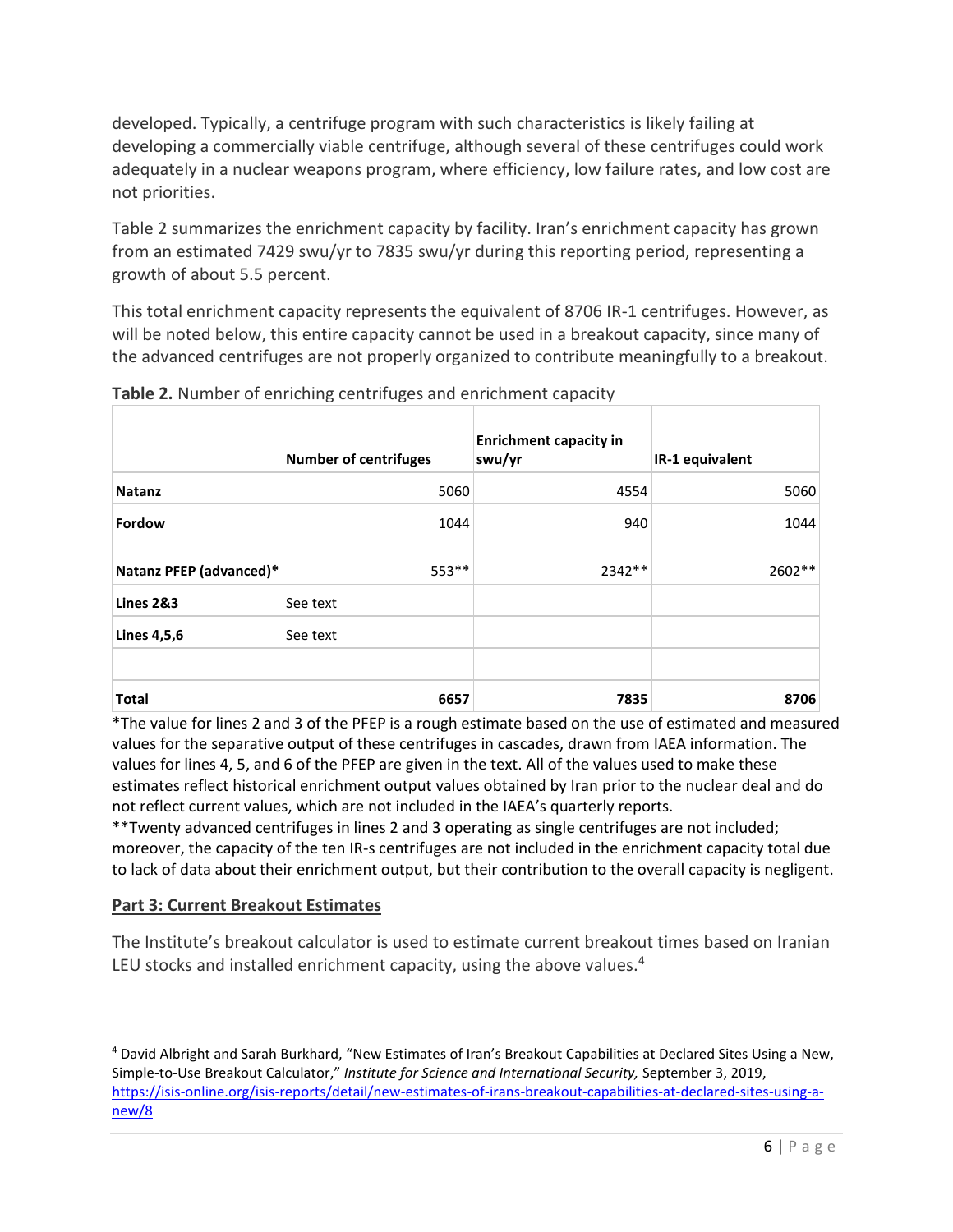In the breakout estimate, the following conditions are assumed:

- An enrichment capacity at the Natanz and Fordow Fuel Enrichment Plants, as drawn from the latest IAEA report. The enrichment contribution from advanced centrifuges at the Pilot Fuel Enrichment Plant is not included, as their use in a breakout would be complicated and likely not contribute to reducing breakout timelines;
- Only LEU stocks above two percent enriched are used. Stocks of less than two percent enriched uranium are not used, since to do so would require additional modifications of the cascades to handle the lower enrichments, likely significantly slowing or contributing only slightly, rather than speeding up breakout timelines; and
- Iran redeploys its 1000 IR-2m centrifuges, removed from the Natanz FEP prior to the JCPOA's Implementation Day; however, the rest of the centrifuges deployed are IR-1 centrifuges from Iran's existing stock. Iran may in fact deploy additional advanced centrifuges, but this effect is not included in this estimate, as none of the dozen advanced centrifuge types Iran is testing at the PFEP stands out as Iran's clear centrifuge of choice, many assessed as performing poorly.
- This breakout calculator utilizes a modified form of the well-known four-step enrichment process that was developed under A.Q. Khan for Pakistan's centrifuge program and transferred to other countries, such as Iran. Using all four steps, Iran would enrich natural uranium to 3.5 percent in step one, then to 20 percent in step two, 60 percent in step three, and finally to weapon-grade uranium in step four. Currently, Iran can achieve weapon-grade uranium in three steps, starting with its existing LEU stockpiles.

Under these conditions, the breakout calculator gives an estimate of 3.1 months, with no initial set-up time added. Doing so would lengthen the estimate to about 3.5 months. In addition to the IR-2m re-deployment, a major factor is that most of the LEU is already enriched to 4.5 percent instead of 3.5 percent, a significant change from estimates performed before the JCPOA's Implementation Day, since this one percent increase in enrichment can provide up to a 15 to 20 percent reduction in breakout time to produce 25 kilograms of weapon-grade uranium. The greater enrichment level also means that the production of 25 kilograms of weapon-grade uranium requires less LEU than if it were enriched to 3.5 percent: 900 kilograms of 4.5 percent LEU vs. 1250 kilograms of 3.5 percent LEU in hexafluoride mass. This last condition is particularly significant here, since it means that the existing amount of LEU is enough to reach the requisite amount of weapon-grade uranium without the need to also use some natural uranium to make a portion of the needed WGU. As a result, the process is strictly a three-step one instead of a three-step followed by a four-step one. This ability to use only three steps to reach weapon-grade, instead of four, is why the media often discusses a key threshold of about 1000 kg of LEU as significant.<sup>5</sup>

<sup>5</sup> David E. Sanger and William J. Broad, "Iran Crosses a Key Threshold: It Again Has Sufficient Fuel for a Bomb," *The New York Times,* March 3, 2020, [https://www.nytimes.com/2020/03/03/world/middleeast/iran-nuclear-weapon](https://www.nytimes.com/2020/03/03/world/middleeast/iran-nuclear-weapon-trump.html)[trump.html](https://www.nytimes.com/2020/03/03/world/middleeast/iran-nuclear-weapon-trump.html)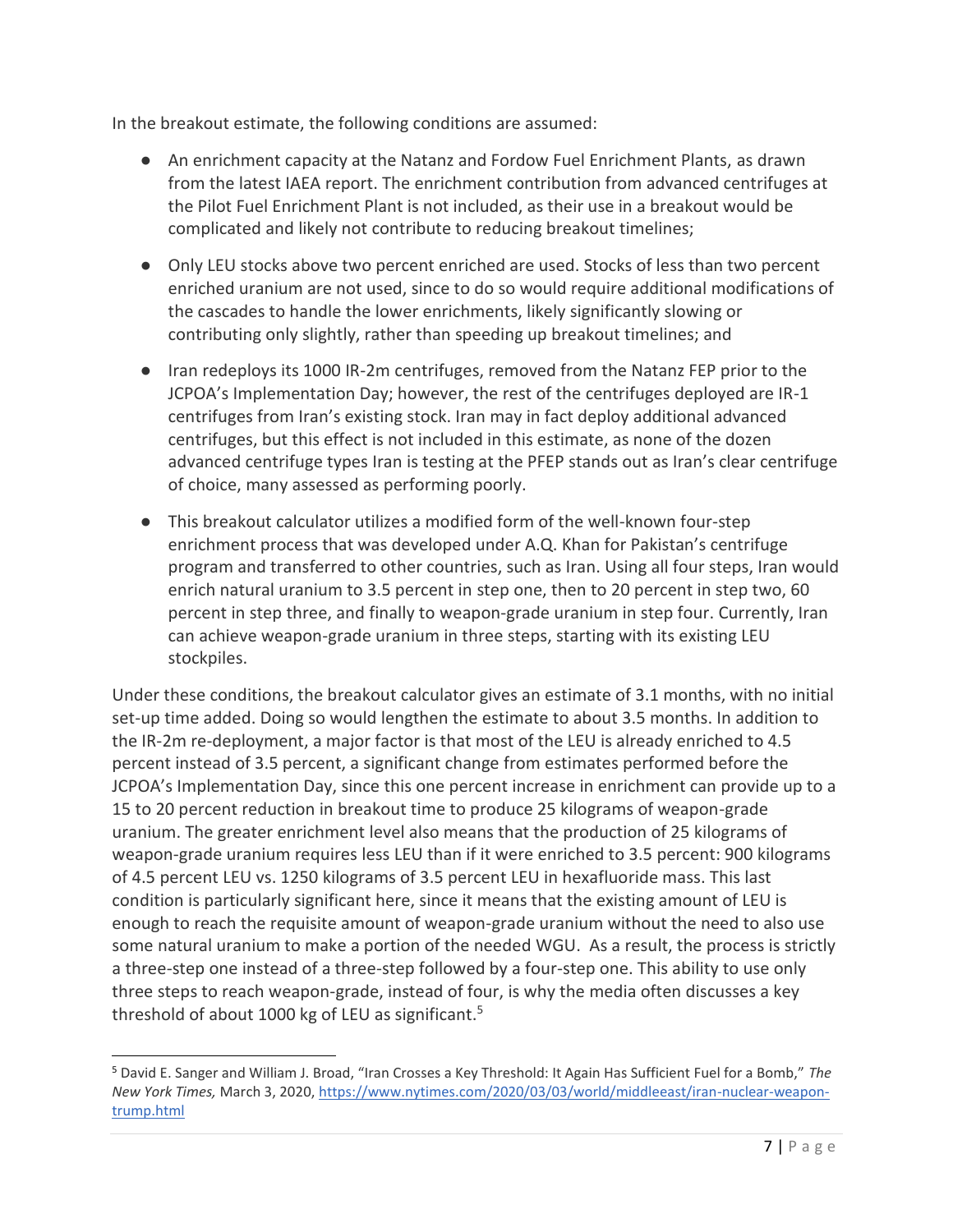As discussed above, it is possible that the average enrichment level is lower than assumed in the breakout calculation. If the enriched uranium in these two stocks is assumed to have an average uniform enrichment level of 3.5 percent instead of 4.5 percent, then the breakout estimate is 3.4 months, assuming no initial set-up time. Assuming an initial set-up time of two weeks, this value increases to 3.9 months. During this reporting period, Iran's stock of LEU grew in excess of 1250 kilograms, allowing for a three-step process with 3.5 percent enriched uranium and a significantly lower breakout timeline than reported at the end of the last reporting period. If the average of the range of 3.1 to 3.9 months is used, the estimated breakout time as of late May 2020 is 3.5 months, with a lower bound of about three months.

#### **Part 4: Other Information - Undeclared uranium particles, Arak reactor, Heavy water**

In January 2019, according to the recent IAEA report, the IAEA detected "natural uranium particles of anthropogenic origin at a location in Iran not declared to the Agency." The media reported in April 2019 that the IAEA had taken the samples at an open-air warehouse in the Tehran neighborhood of Turquz-Abad, a site Israel originally revealed to the IAEA in the summer of 2018 and revealed publicly in September 2018. Over the summer of 2018, Iran removed the contents of the site and sanitized it during the subsequent months, prior to the IAEA visit.<sup>6</sup> Despite the sanitization, the IAEA found the uranium particles, which *Bloomberg* reported included uranium hexafluoride.<sup>7</sup> At least in part due to this environmental sampling result, the IAEA's investigation led it to request access to the two other sites, as described in the IAEA's separate June 5, 2020 NPT safeguards report and one prior from March 2020. As mentioned above, Iran has refused IAEA access to the sites during the last four months, triggering a safeguards crisis.

The IAEA also reports for the first time in this report that it took environmental samples at two declared sites in Iran in January 2020, "pursuant to information provided by Iran related to the possible origin of the detected natural uranium particles." The IAEA reports that its analysis of those samples has been delayed due to the temporary closure of its analytical laboratories during the COVID-19 pandemic.

The IAEA reports that Iran has not pursued construction on the Arak (IR-40) heavy water reactor based on its pre-JCPOA design. Questions remain about how far a JCPOA project with China and the UK has progressed to re-orient the reactor to a configuration producing less plutonium, operating on lower power, and using low-enriched uranium fuel instead of natural uranium fuel. The IAEA has never reported on the project's progress. Iran announced one

<sup>6</sup> David Albright, Olli Heinonen, Frank Pabian, and Andrea Stricker, "Revealed: Emptying of the Iranian "Atomic Warehouse" at Turquz Abad," *Institute for Science and International Security*, November 29, 2018, [https://isis](https://isis-online.org/isis-reports/detail/revealed-emptying-of-the-iranian-atomic-warehouse-at-turquz-abad/8)[online.org/isis-reports/detail/revealed-emptying-of-the-iranian-atomic-warehouse-at-turquz-abad/8](https://isis-online.org/isis-reports/detail/revealed-emptying-of-the-iranian-atomic-warehouse-at-turquz-abad/8)

<sup>7</sup> Jonathan Tirone, "Iran Atomic Inspections Continued at a Record Pace Last Year," *Bloomberg,* May 5, 2020[,](%20) [https://www.bloomberg.com/news/articles/2020-05-05/iran-nuclear-inspections-continued-at-a-record-pace-last](https://www.bloomberg.com/news/articles/2020-05-05/iran-nuclear-inspections-continued-at-a-record-pace-last-year)[year](https://www.bloomberg.com/news/articles/2020-05-05/iran-nuclear-inspections-continued-at-a-record-pace-last-year)